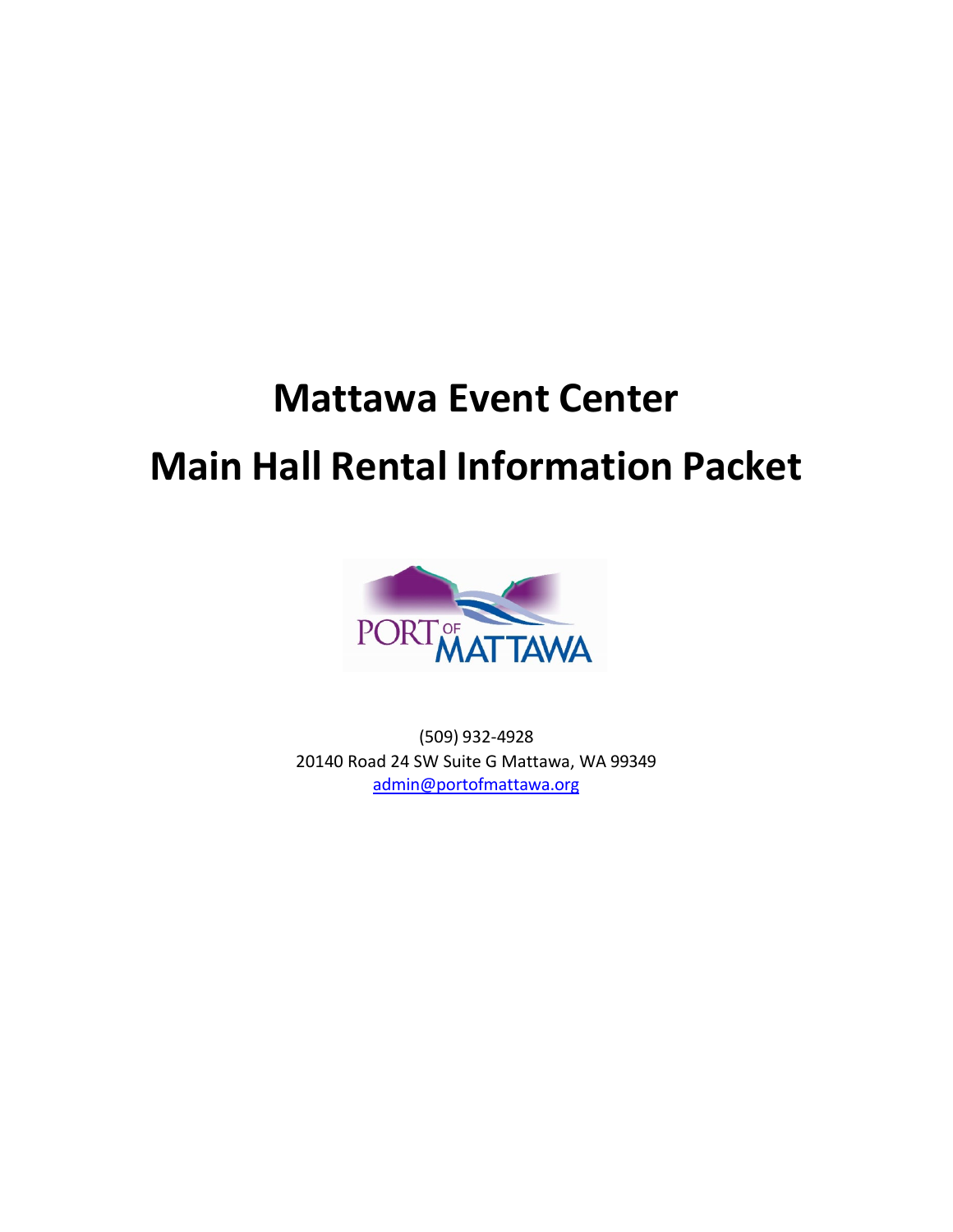

# **MAIN HALL RENTAL CHECKLIST**

#### **Complete and return your Main Hall Rental Application**

Reservations are confirmed upon the submission of a completed Rental Application and a paid Event Deposit. You can drop off your Rental Agreement in person or send via email to [admin@portofmattawa.org.](mailto:admin@portofmattawa.org.)

#### **Pay your Event Deposit**

Reservations are confirmed upon the submission of a completed Rental Application and a paid Event Deposit. Cash and check payments are accepted and can be paid in person. **Cancellation Fee of \$125 is deducted from all Event Deposits.**

#### **Obtain a Certificate of Insurance**

A Certificate of Insurance naming **Port of Mattawa** as additionally insured in the amount of \$1,000,000.00 is required for all events. The cost of the certificate of insurance can range from **\$100.00 - \$300.00,**  depending on the type of event and number of attendees. The certificate of insurance can be obtained from your insurance agent or online a[t www.theeventhelper.com.](http://www.theeventhelper.com/)

#### **Provide the Port of Mattawa a copy of your Certificate of Insurance**

Provide the Port of Mattawa a copy of your Certificate of Insurance at least **30 days** prior to your event. You can drop off in person or send via email to [admin@portofmattawa.org.](mailto:admin@portofmattawa.org.)

#### **Schedule your Pre- and Post-Event Walkthrough**

A Pre- and Post-Event Walkthrough are required for all events. Please contact [admin@portofmattawa.org](mailto:admin@portofmattawa.org) or call (509) 932-4928 at least two weeks prior to your event to schedule.

#### **Pay your remaining balance**

The balance of your reservation must be paid **30 days** prior to your event. Cash and check payments are accepted and can be paid in person.

#### **IF YOUR EVENT INVOLVES ALCOHOL, YOU MUST ALSO:**

#### **Obtain a Banquet Permit**

A Washington State Liquor Control Board Banquet Permit is required for all events involving alcohol. A Banquet Permit does not authorize the sale of alcohol. The cost of a Banquet Permit is **\$11.00** per day and can be obtained online a[t https://lcb.wa.gov/licensing/online-banquet-permit.](https://lcb.wa.gov/licensing/online-banquet-permit)

#### **Provide the Port of Mattawa a copy of your Banquet Permit**

Provide the Port of Mattawa a copy of your Washington State Liquor Control

Banquet Permit at least **30 days** prior to your event. You can drop off in person or send via email to admin@portofmattawa.org.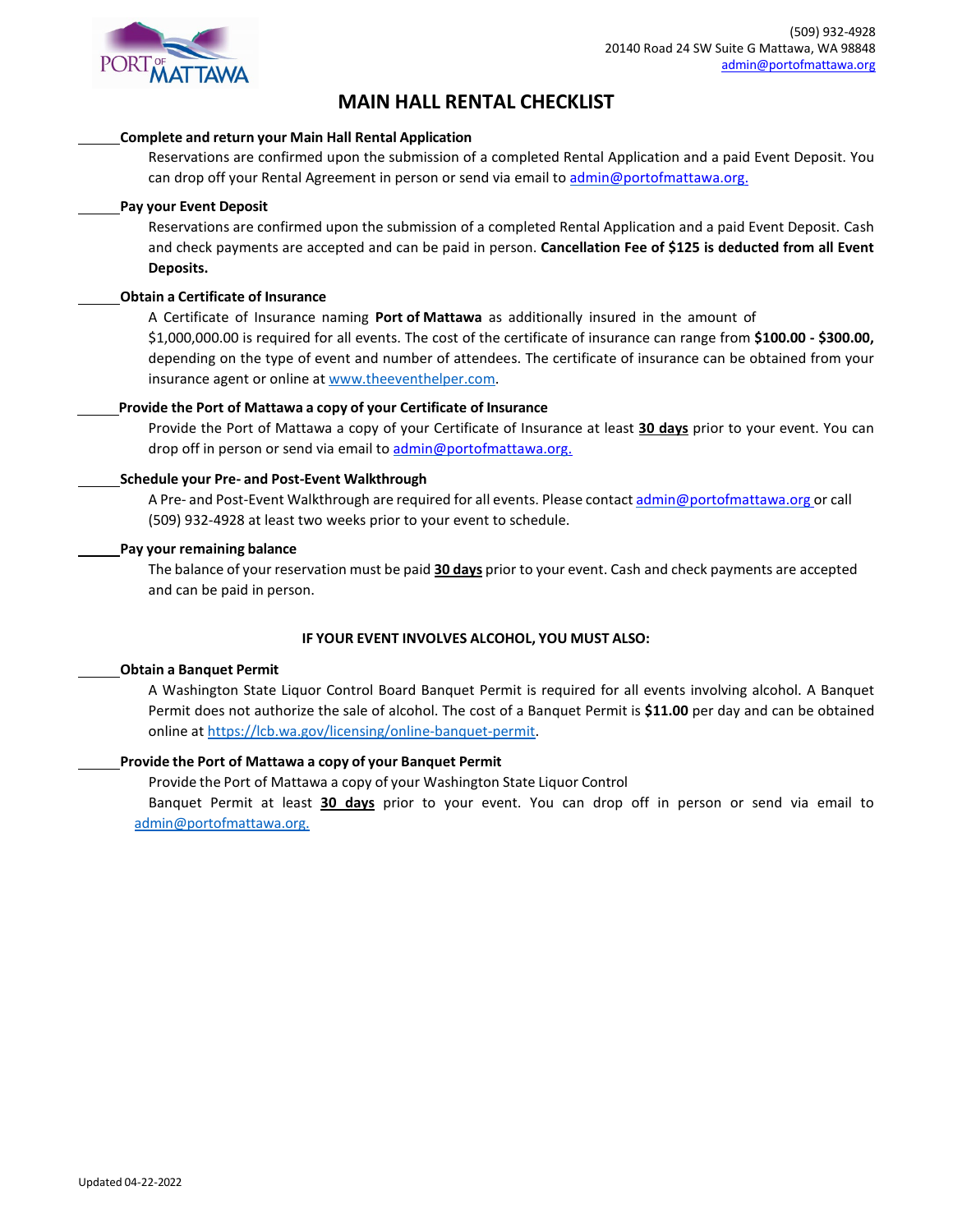

## **RATES**

#### **MAIN HALL RENTAL RATES**

| saturday   | Sunday   | Saturday & Sunday |
|------------|----------|-------------------|
| \$1,500.00 | \$900.00 | \$2,000           |

## **PAYMENTS**

An Event Deposit of \$800 is required for all events occurring at the Port of Mattawa. Because the Port of Mattawa runs on a first come, first served policy, a reservation date cannot be guaranteed until an Event Deposit has been paid. Any remaining balances must be paid **30 days** prior to the event start date.

**A Cancellation Fee of \$125 is deducted from all Event Deposits.**

Payments can be made in person, with cash or check.

**Please make all checks payable to: Port of Mattawa.** In the case of returned checks, an NSF check fee will be charged at the rate of \$45.00. If NSF check fees are not received, the check will be sent to collections and applicable fees will be charged.

Once a Post-Event Inspection has been completed, the Port of Mattawa will issue any remaining Event Deposit funds by check. Checks are processed within 30 days of your event then mailed to the address given on the Rental Application. If you would like to pick up your returned Event Deposit check, please notify Port staff prior to your event. **A Cancellation Fee of \$125 is deducted from all Event Deposits.**

## **ADDITIONAL COSTS**

#### **Event Security - \$650.00**

Security is required for any event with 150+ attendees, where alcohol is present.

#### **Other licenses and fees**

The following licenses and permits are purchased through outside suppliers and not through the Port of Mattawa.

## **FACILITY POLICIES**

#### **CANCELLATION POLICY**

Applicants wishing to cancel the Rental Agreement must submit a written request at least **30 days** prior to the start date of their event. Submitting a request less than 30 days prior to the start day of your event will result in a forfeit of deposit. **A** Cancellation Fee of \$125 is deducted from all Event Deposits, regardless of when a written cancelation request is submitted.

The Port of Mattawa reserve the right to cancel the Rental Agreement for any cause at any time. Cancellations by the Port of Mattawa due to misuse of the facility or failure to follow facility policies will result in a forfeiture of all fees, expulsion from the facility, and the denial of future use requests for the renter.

If unforeseen circumstance, out of the Port of Mattawa's control, prohibits a renter to begin their event, the renter will have the option to reschedule. However, if an event has begun and unforeseen circumstances, out of the Port of Mattawa's control occur, the renter will not receive a refund.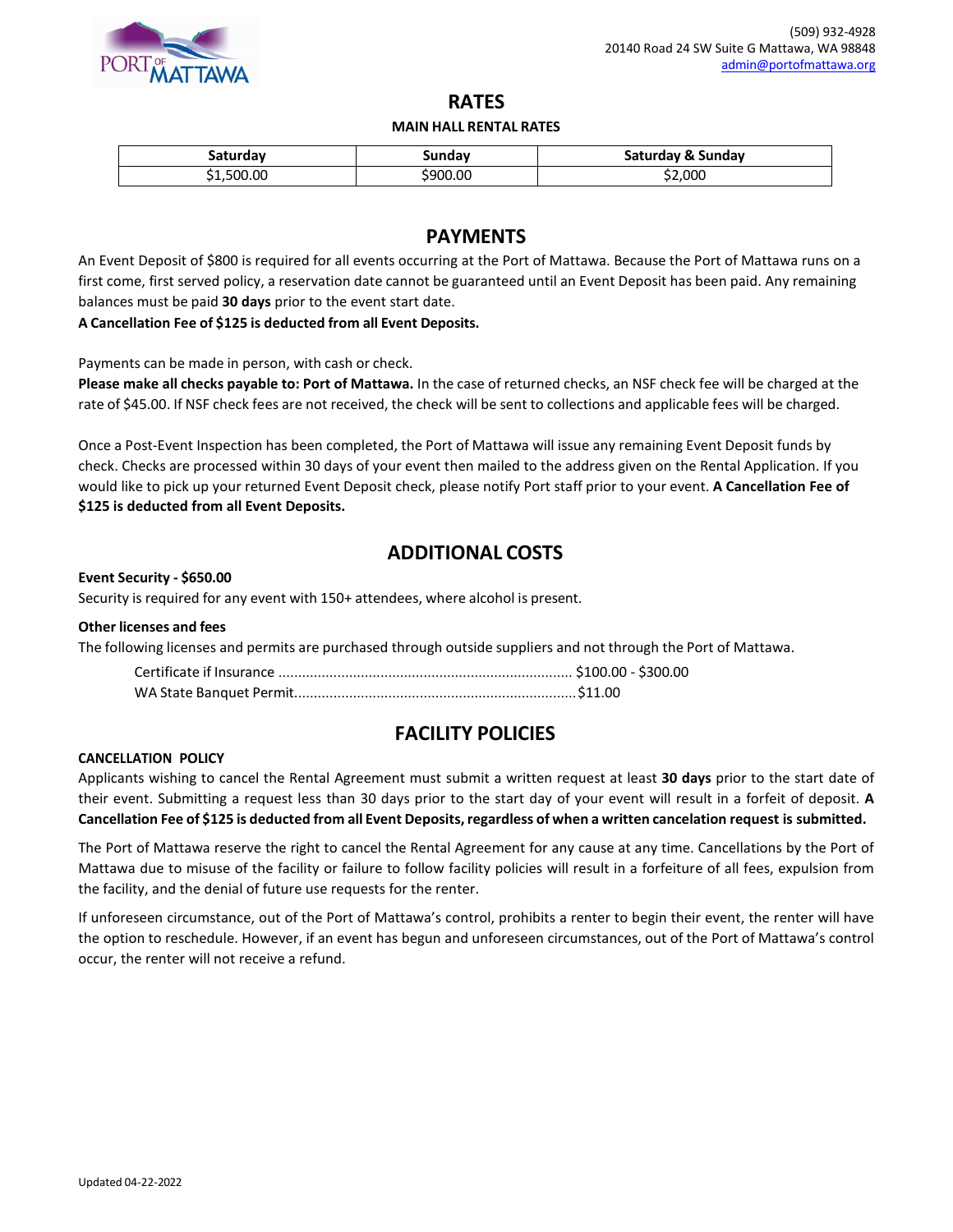

## **FACILITY USE POLICIES**

- Applicants must be at least 21 years of age and shall be present the duration of the event.
- Applicants will be considered the responsible party in case of injury, damage, theft, or disturbance.
- Applicants must comply with all county codes & ordinances.
- Rental of the facility includes only the area(s) checked on Rental Agreement.
- Smoking is prohibited inside or within 25 feet from all entrances.
- Open flame is prohibited inside & outside the facility.
- Use of illegal drugs, and or non-State permitted gambling is prohibited.
- Minors on the premises without adult supervision is prohibited.
- Throwing of rice, birdseed, glitter, or confetti inside or outside of the facility is prohibited.
- Decorations may only be attached with non-marring material. Staples/push-pins are not allowed.
- Nothing may be attached to the ceiling, lights, or beams.
- Adjustments to the thermostat will result in loss of deposit.
- Port of Mattawa are not responsible for storing articles, for the loss or theft of articles, or for accident/injury.
- Applicants must report any damages to management as soon as possible.
- At the conclusion of the event, the facility must be cleaned according to the Facility Cleanup Checklist.
- All persons and property must be off the premises no later than 2:00 am.
- All keys must be returned to the lock box. A \$300.00 fee will be assessed if keys are not returned.

#### **EVENT SECURITY**

For any event with 150+ attendees, where alcohol is present, the Port of Mattawa will arrange professional security services. Duration and number of security personnel is at the discretion of the hired security company. **A \$650 Security Fee will be collected for all events that meet the security requirement.**

#### **ALCOHOLIC BEVERAGES**

- Serving alcohol without proper approval, permits, and/orin violation of any laws orregulations willresult in immediate shut-down of the event, forfeiture of all fees and may result in Police citation or additional fees
- The serving of alcohol must cease no later than 12:00 am
- All persons must vacate the premises no later than 2:00 am
- It is illegal to serve liquor to anyone under the age of 21
- Alcohol is not permitted outside the facility
- The renter is responsible for the conduct and behavior of all event attendees

#### **FACILITY CLEANUP REQUIREMENTS**

It is the responsibility of the renter to see that the facility is left in the same condition it was in prior to their event. Failure to properly clean the facility will result in a cleaning fee charged at a rate of \$80.00 per hour, with the total amount being deducted from the renter's Event Deposit. Any damages caused by the renter, or as a result of their event will be deducted at an hourly labor rate of \$80.00 per hour, plus the cost of any materials needed. In the event that damages have incurred in excess of the Event Deposit, the renter will be notified of the cost and payment options may be negotiated. Failure to compensate the Port of Mattawa for damages will result in legal action. It is the responsibility of the renter to provide supplies to clean in accordance with the standards below.

- Take down any decorations
- Wipe down tables and chairs (top & bottom) and return to their original location
- Wipe down all countertops including Kitchen, Bar and Restrooms
- Sweep all floors including Main Hall, Kitchen and Restrooms
- Clean any spills or spots on the floor with hot water, including Main Hall, Kitchen and Restrooms
- Wipe down sinks, refrigerator, freezer, stove top and microwave
- Pick up debris generated by your event from the facility grounds, parking lot, alley, and flowerbeds
- Bag and remove all garbage and place in the dumpster outside replace garbage can liners